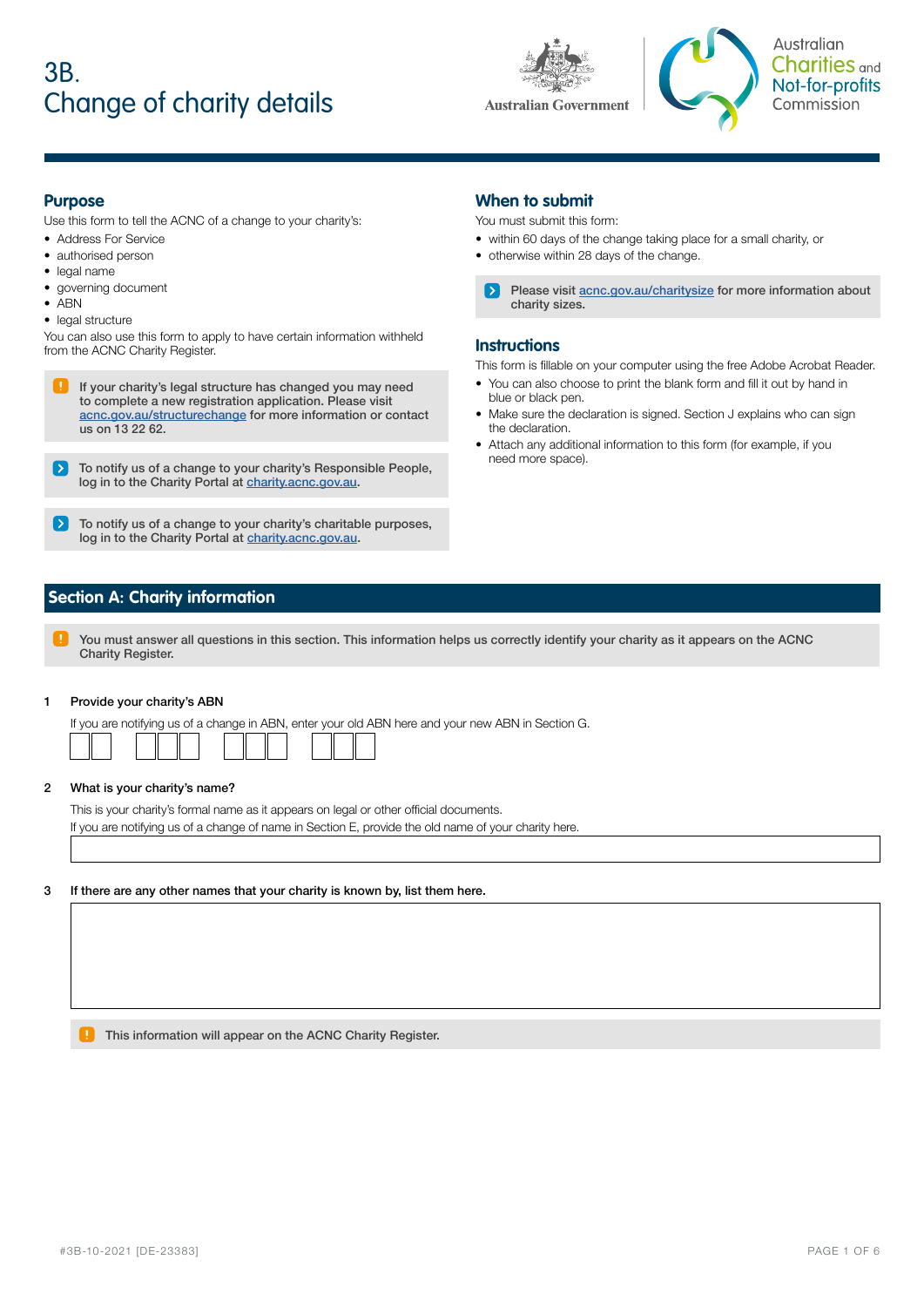### **Section B: Notification of change**

| 4 | Which of your charity's details have changed? (Please tick all that apply.)      |  |  |                                                                                                                                                  |  |
|---|----------------------------------------------------------------------------------|--|--|--------------------------------------------------------------------------------------------------------------------------------------------------|--|
|   | Address For Service (the primary address for<br>communication with your charity) |  |  | Complete Sections C and J                                                                                                                        |  |
|   | Authorised person                                                                |  |  | Complete Sections D and J                                                                                                                        |  |
|   | Legal name of charity                                                            |  |  | Complete Sections E, F and J                                                                                                                     |  |
|   | Governing document (for example constitution, trust<br>deed or rules)            |  |  | Complete Sections F and J                                                                                                                        |  |
|   | ABN (with no change to legal structure)                                          |  |  | Complete Sections G and J                                                                                                                        |  |
|   | Legal structure (with no change to ABN)                                          |  |  | You may need to complete a new registration application rather than<br>this form. Please visit acno.gov.au/structure change for more information |  |
|   | Legal structure (with change to ABN)                                             |  |  | or contact us on 13 22 62. If the changes can be updated on this form,<br>where applicable please complete E, F, G, H and J.                     |  |
|   |                                                                                  |  |  | If you want to apply to have any of these details withheld from the ACNC Charity Register, make sure you complete Section I.                     |  |

#### 5 From what date did the change take effect?

| (DD/MM/YYYY) |  |
|--------------|--|
|              |  |
|              |  |

### **Section C: Change of Address For Service**

- If your charity's Address For Service has changed, you must answer all questions in this section, unless otherwise indicated. This information will appear on the ACNC Charity Register.
- The Address For Service is the primary address we will use for all communication with your charity. You must provide an email, postal or physical address. An email address as the Address For Service is often the most effective way we can communicate with your charity. If you provide a postal or physical address, this address must be in Australia.
- If your charity is registered with ASIC, provide a street address.

#### 6 What is your charity's new Address For Service?

| Email address |  |
|---------------|--|
|---------------|--|

Postal address (street address or PO Box) Suburb or town **State/territory** Postcode **Contact Contact Contact Contact Contact Contact Contact Contact Contact Contact Contact Contact Contact Contact Contact Contact Contact Contact Contact Contact Contact Contact Con**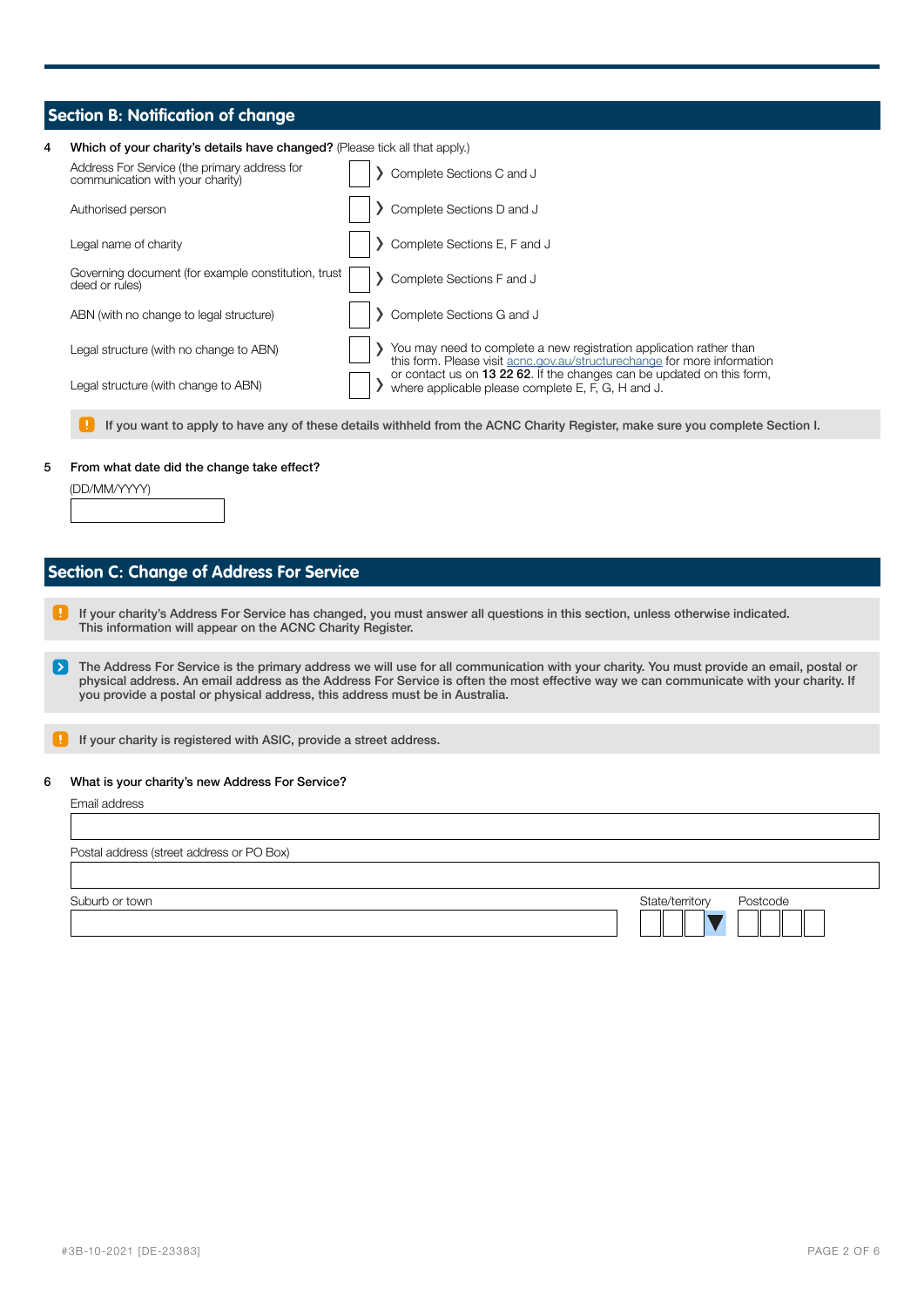### **Section D: Add authorised person**

#### 7 Who is your charity's authorised person?

If your charity is adding an authorised person, you must answer all questions in this section, unless otherwise indicated. This information will not appear on the ACNC Charity Register.

Ы Providing the details of an authorised person is required to verify their identity and to provide access to the Charity Portal. An authorised person is someone who has authority to sign on behalfof the charity, such as a chief executive officer, chief financial officer, company secretary or an agent acting on behalf of a charity such as a lawyer or adviser.

| Full name                                                 |  |  |
|-----------------------------------------------------------|--|--|
|                                                           |  |  |
| Position (for example, CEO, company secretary, treasurer) |  |  |
|                                                           |  |  |
| Email address                                             |  |  |
|                                                           |  |  |
| Date of birth (DD/MM/YYYY)                                |  |  |
| Preferred phone number                                    |  |  |

### **Section E: Change of charity name**

If the name of your charity has changed, you must answer the question in this section. This information will appear on the ACNC Charity Register.

5 The legal name is your charity's formal name as it appears on legal or other official documents. You will need to provide a copy of the updated governing document that includes the new name, and complete Section F.

#### 8 What is your charity's new legal name?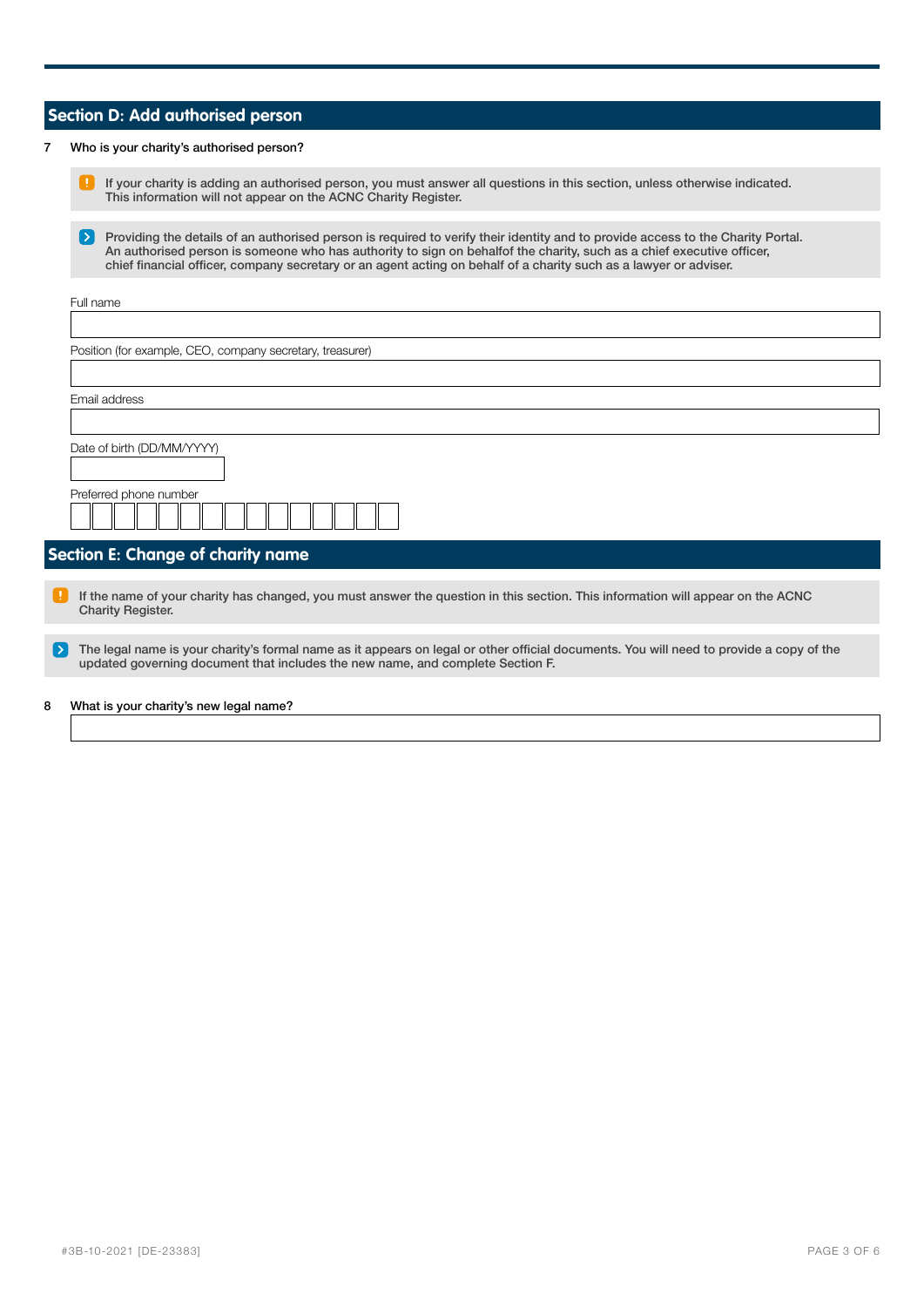## **Section F: Change of governing document**

|    | If your charity's governing document has changed, you must complete this section. The new governing document will appear on the<br><b>ACNC Charity Register.</b><br>You must:<br>• explain the change in the governing document<br>• provide a copy of the new governing document. If the governing document contains people's personal information, such as names<br>or addresses, provide a second copy with these details removed. The second copy with the personal information removed will be<br>the one on the ACNC Charity Register. |  |  |  |
|----|----------------------------------------------------------------------------------------------------------------------------------------------------------------------------------------------------------------------------------------------------------------------------------------------------------------------------------------------------------------------------------------------------------------------------------------------------------------------------------------------------------------------------------------------|--|--|--|
| 9  | What has changed in your charity's governing document? (Please tick all that apply)                                                                                                                                                                                                                                                                                                                                                                                                                                                          |  |  |  |
|    | Objects/purposes<br>Not-for-profit clause<br>Name                                                                                                                                                                                                                                                                                                                                                                                                                                                                                            |  |  |  |
|    | Document replaced due to change of legal structure<br>Winding up and/or<br>Other<br>(make sure you complete Section H)<br>revocation clause                                                                                                                                                                                                                                                                                                                                                                                                  |  |  |  |
| 10 | If you selected 'other', please provide a short explanation of the change.                                                                                                                                                                                                                                                                                                                                                                                                                                                                   |  |  |  |
|    |                                                                                                                                                                                                                                                                                                                                                                                                                                                                                                                                              |  |  |  |
|    | Please ensure you attach your charity's new governing document.                                                                                                                                                                                                                                                                                                                                                                                                                                                                              |  |  |  |
|    | When changing your charity's details or governing document, ensure the information you provide is accurate and that any changes<br>you make do not affect your charity's entitlement to registration. It is your responsibility to make sure your charity remains entitled<br>to registration. If your new governing document affects its entitlement to registration, it can have consequences for your charity.<br>Read more about maintaining entitlement to registration.                                                                |  |  |  |
|    |                                                                                                                                                                                                                                                                                                                                                                                                                                                                                                                                              |  |  |  |
|    | <b>Section G: Change of ABN</b>                                                                                                                                                                                                                                                                                                                                                                                                                                                                                                              |  |  |  |
|    | If your charity has changed its ABN, you must answer all questions in this section, unless otherwise indicated. The new ABN will appear<br>on the ACNC Charity Register unless you apply to have it withheld.                                                                                                                                                                                                                                                                                                                                |  |  |  |
| 11 | What is your charity's new ABN?                                                                                                                                                                                                                                                                                                                                                                                                                                                                                                              |  |  |  |
|    | 12 Why has your charity's ABN changed? (Please tick all that apply)                                                                                                                                                                                                                                                                                                                                                                                                                                                                          |  |  |  |
|    | Correcting information on the Australian Business Register (ABR) meant it was issued with a new ABN                                                                                                                                                                                                                                                                                                                                                                                                                                          |  |  |  |
|    | It has a new legal structure. (Note: You may need to complete a new registration application. Before you submit this form,<br>see acnc.gov.au/structurechange to determine whether your charity needs to submit a new application.)                                                                                                                                                                                                                                                                                                          |  |  |  |
|    | Other (provide details below)                                                                                                                                                                                                                                                                                                                                                                                                                                                                                                                |  |  |  |
|    |                                                                                                                                                                                                                                                                                                                                                                                                                                                                                                                                              |  |  |  |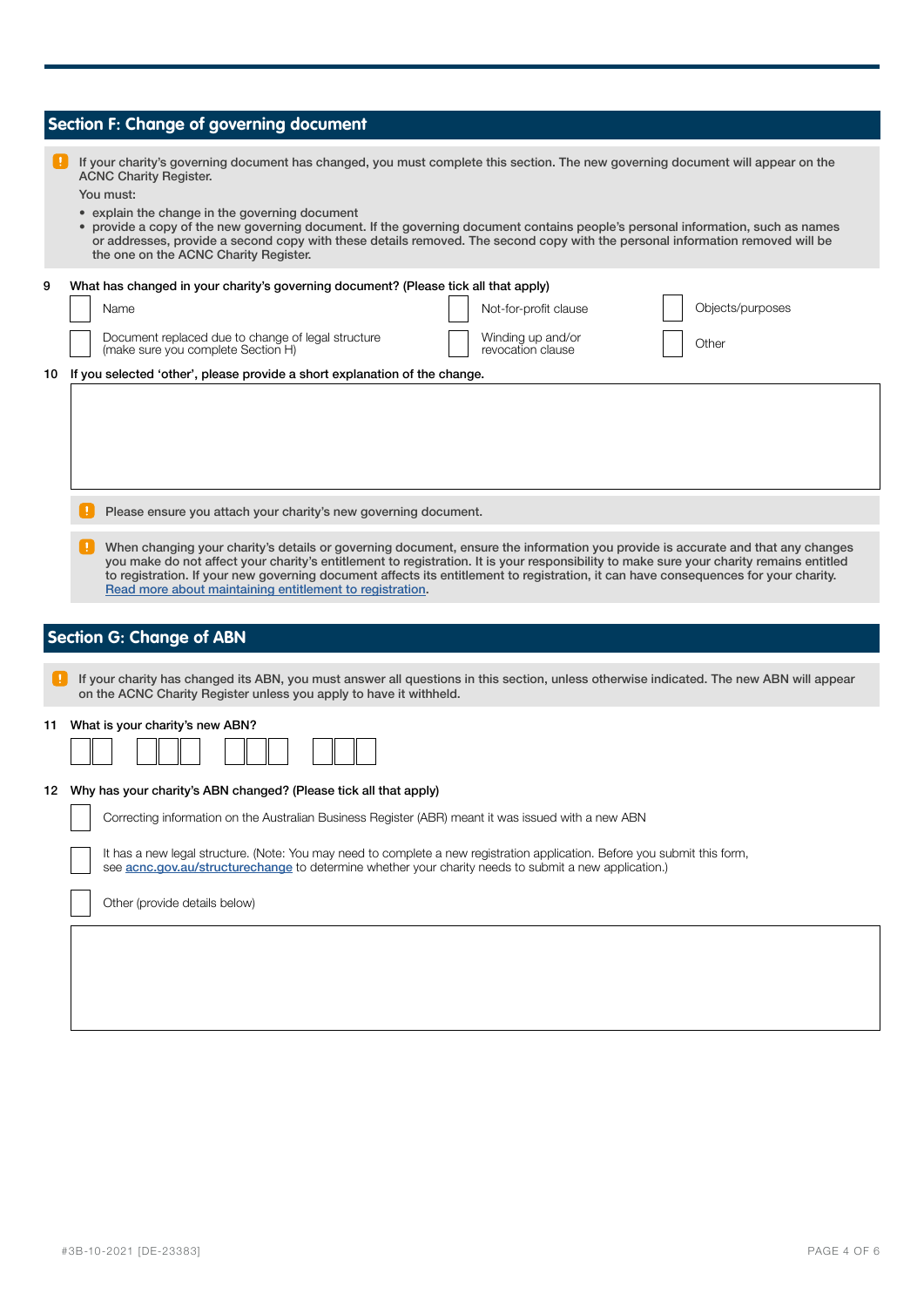|    | <b>Section H: New legal structure</b>                                                                                                                                                                                                                                                                                                         |  |  |  |
|----|-----------------------------------------------------------------------------------------------------------------------------------------------------------------------------------------------------------------------------------------------------------------------------------------------------------------------------------------------|--|--|--|
|    | If your charity has a new legal structure, you must answer all questions in this section, unless otherwise indicated.                                                                                                                                                                                                                         |  |  |  |
| 13 | Has your charity changed its structure due to the merger of two or more charities currently registered with the ACNC?                                                                                                                                                                                                                         |  |  |  |
|    | Please go to question 15.<br>No                                                                                                                                                                                                                                                                                                               |  |  |  |
|    | Please continue.<br>Yes                                                                                                                                                                                                                                                                                                                       |  |  |  |
| 14 | If two or more charities have merged, provide their original names and ABNs.                                                                                                                                                                                                                                                                  |  |  |  |
|    |                                                                                                                                                                                                                                                                                                                                               |  |  |  |
|    | If the original charities are no longer operating, you should apply to have their registrations revoked by logging in to the<br>Charity Portal at charity.acnc.gov.au.                                                                                                                                                                        |  |  |  |
| 15 | What was your charity's previous legal structure (as stated in its previous governing document)?                                                                                                                                                                                                                                              |  |  |  |
|    | Check your charity's governing document if you are unsure.                                                                                                                                                                                                                                                                                    |  |  |  |
|    | Unincorporated association<br>Trust                                                                                                                                                                                                                                                                                                           |  |  |  |
|    | Incorporated association<br>Cooperative                                                                                                                                                                                                                                                                                                       |  |  |  |
|    | Company limited by guarantee<br>Other (provide details below)                                                                                                                                                                                                                                                                                 |  |  |  |
|    | Company limited by shares                                                                                                                                                                                                                                                                                                                     |  |  |  |
|    |                                                                                                                                                                                                                                                                                                                                               |  |  |  |
|    |                                                                                                                                                                                                                                                                                                                                               |  |  |  |
|    |                                                                                                                                                                                                                                                                                                                                               |  |  |  |
| 16 | If your charity has any of the following numbers, provide them below.                                                                                                                                                                                                                                                                         |  |  |  |
|    | This information does not appear on the ACNC Charity Register. To reduce red tape, it helps us to know if your charity should report<br>to us or another state, territory or Commonwealth regulator, such as the Australian Securities and Investments Commission (ASIC)<br>or the Office of the Registrar of Indigenous Corporations (ORIC). |  |  |  |
|    | Australian Company Number (ACN)<br>Indigenous Corporation Number (ICN)                                                                                                                                                                                                                                                                        |  |  |  |
|    | Australian Registered Body Number (ARBN)<br>Incorporated association number<br>State or territory of incorporation                                                                                                                                                                                                                            |  |  |  |
|    |                                                                                                                                                                                                                                                                                                                                               |  |  |  |
|    | Section I: Apply to have details withheld                                                                                                                                                                                                                                                                                                     |  |  |  |
|    | You can apply to have details withheld from the ACNC Charity Register in limited circumstances. Primarily this is in situations where<br>publishing the details on the ACNC Charity Register could endanger public safety. See acnc.gov.au/withhold for more information.                                                                     |  |  |  |
| 1/ | Which details do you want to have withheld from the ACNC Charity Register?                                                                                                                                                                                                                                                                    |  |  |  |
|    | <b>Address For Service</b><br>Governing documents<br>Name of charity and ABN                                                                                                                                                                                                                                                                  |  |  |  |
| 18 | Why should these details be withheld?                                                                                                                                                                                                                                                                                                         |  |  |  |
|    | For example, an explanation of how publishing the details could endanger public safety. (Attach more pages if needed.)                                                                                                                                                                                                                        |  |  |  |
|    |                                                                                                                                                                                                                                                                                                                                               |  |  |  |
|    |                                                                                                                                                                                                                                                                                                                                               |  |  |  |